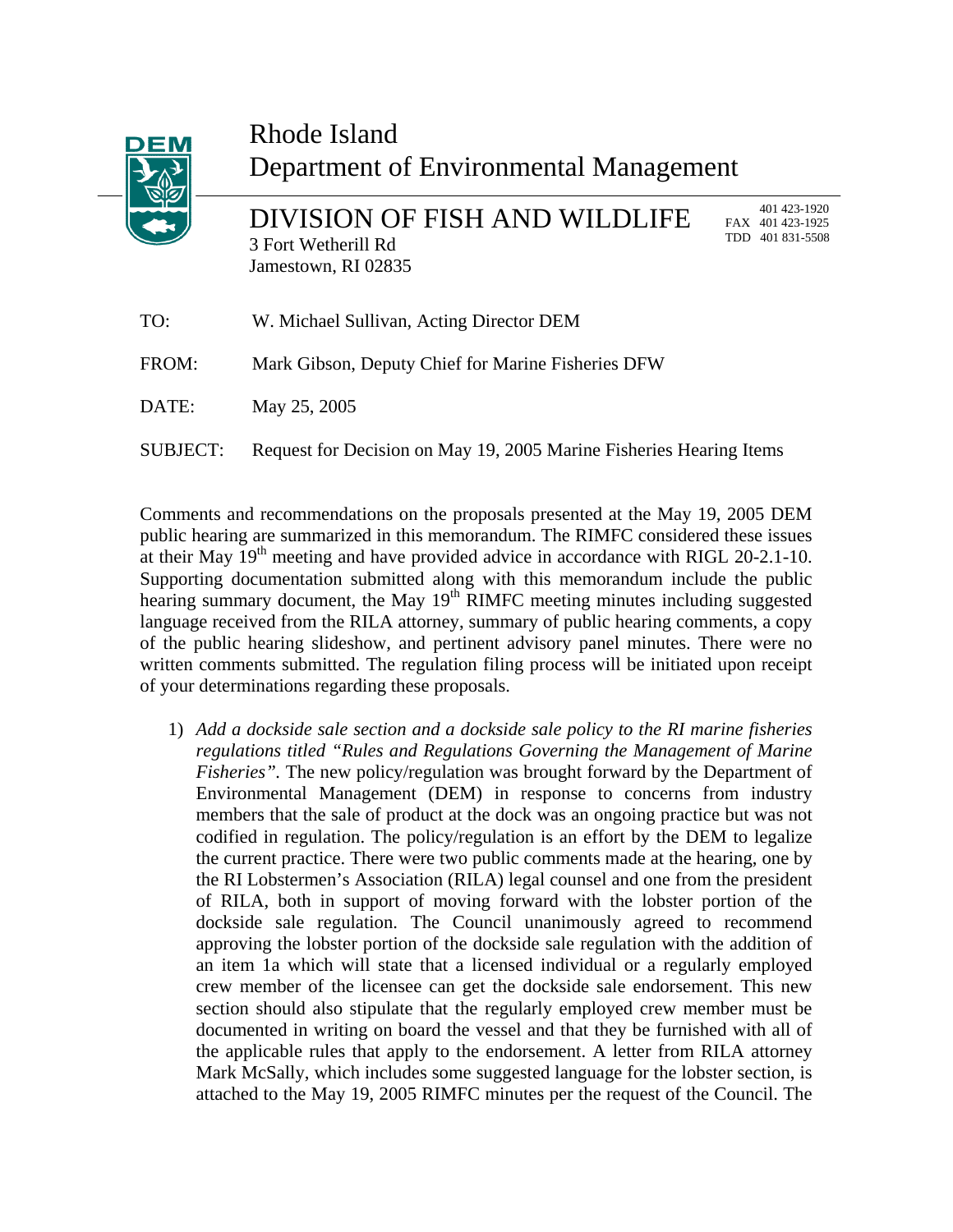Council recommended indefinitely tabling the finfish portion of the dockside sale policy/regulation. Council was concerned that live fish sales would not be reported since there is no finfish analog to the DFW lobster logbook. They also expressed concern that regulated species would be mislabeled as bait thereby circumventing the live sale only restriction. Finally, the Council recommended approving the \$25.00 application fee and shellfish portions of the dockside sale policy/regulation that prohibits shellfish sale anyone but licensed dealers. The Division concurs with the Council recommendations and rational. The lobster provision would codify a long standing and value added strategy of industry and our logbook reporting system will capture landings. We also support the Council request to provide flexibility to the businesses so that specified employees can conduct the sales provided that DEM legal council does not find conflict with transfer of license prohibitions in current statute. We point out that it may be difficult for the licensing Division to accommodate this regulation in 2005 since the licensing window has closed and licenses have been issued. There may be an opportunity to develop regulation for finfish/bait sales in the future if reporting and enforcement issues can be worked out.

- ) *Add an Atlantic herring section to the marine fishing regulations.* This proposal 2 was brought forward to allow the Division of Fish and Wildlife to close the Atlantic herring fishery when the National Marine Fisheries Service or Atlantic States Marine Fisheries Commission estimates that the herring quotas have been completely harvested. In the past, closure orders have been issued but no regulatory mechanism existed for the state to comply. There were no public comments made about this item. The Council unanimously recommended adopting this new section to the marine fisheries regulations and approves using the language as presented with the removal of the minimum size section (second version on the slide presentation). The Division recommends adoption of version two as written and endorsed by Council. We have risked non-compliance actions by ASMFC in the past. Although the closure orders have generally been for areas in the Gulf of Maine (area 1) where few Rhode Island vessels fish, closure orders for area 2 off our coast are possible and we need a mechanism to comply.
- Stephen Hall- DEM Law Enforcement Jason McNamee- RIDFW  $Cc$ : Mike Lapisky- RIDFW Najih Lazar- RIDFW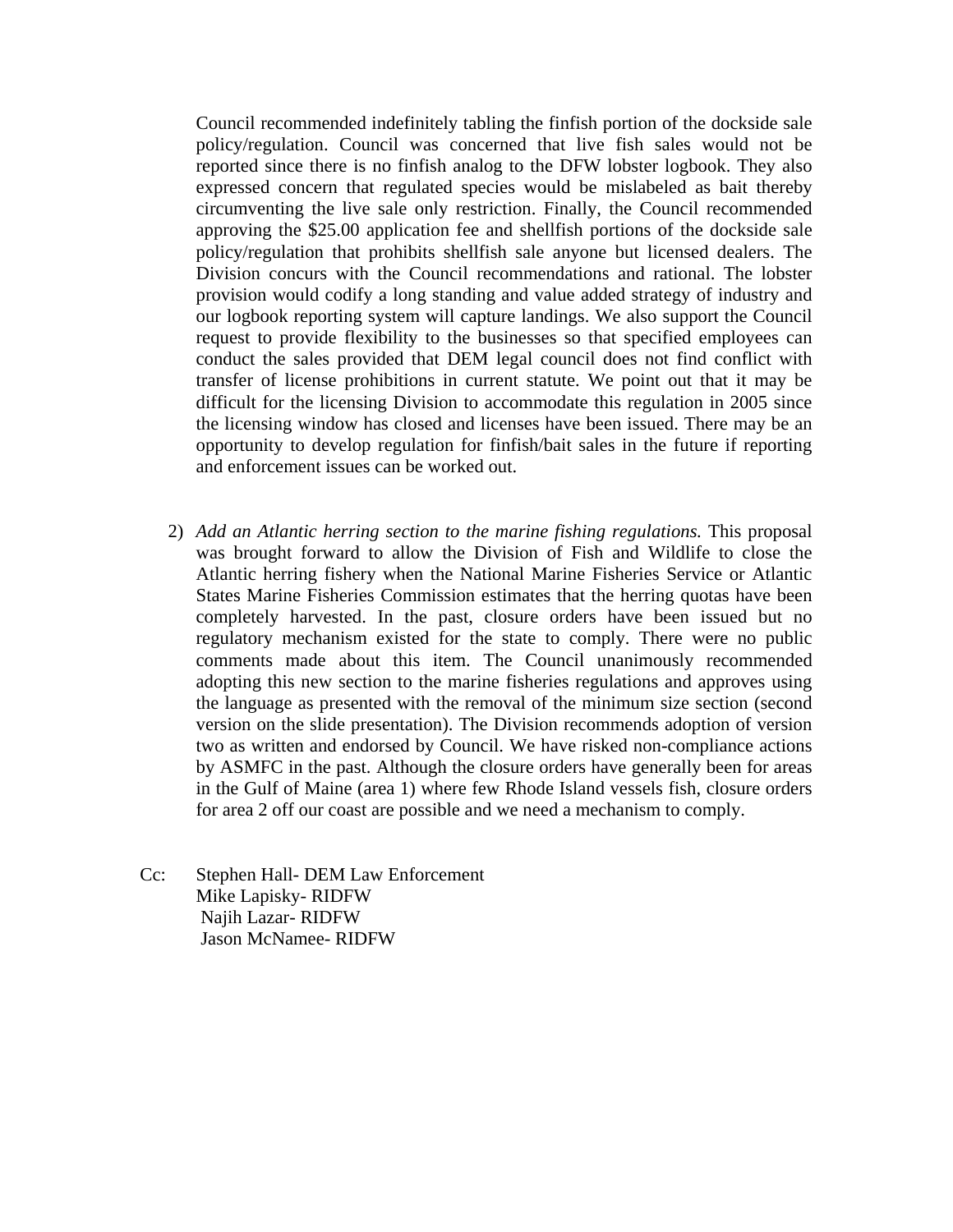- To: Mark Gibson Deputy Chief for Marine Fisheries Division of Fish and Wildlife
- From: W. Michael Sullivan Acting Director, DEM

Date: June 7, 2005

Decision on May 19, 2005 Marine Fisheries Hearing Items Re:

I am writing in response to your May 25, 2005 memorandum, in which you set program; and the establishment of a new regulatory framework for the management of forth your recommendations regarding two regulatory proposals: the establishment of a new dockside sale endorsement as a component of the commercial fishing licensing Atlantic herring.

I have also reviewed the additional supporting documentation you provided, namely -- pertinent panel advisory minutes, the public hearing summary document, a copy of the public hearing slide show, the summary of public hearing comments, and the May 19<sup>th</sup> Rhode Island Marine Fisheries Council meeting minutes.

## Dockside Sales

I support the recommendation offered by you and the Council to move forward with commercial lobster fishery will capture all landings, including product sold directly to Lobstermen's Association. And I note that the proposed regulation emanated from a the portion of the proposed regulations addressing lobster sales, while tabling, at least for the time being, the portion of the proposed regulations addressing finfish sales. In support of this position, I note that the existing logbook reporting program for the consumers. I further note that the endorsement proposal would codify a longstanding practice undertaken by industry, and is strongly supported by the RI policy proposal that was jointly developed by DEM and the Department of Health.

Additionally, I support the recommendation offered by you and the Council to add a p rovision to the regulation that allows a regularly employed crew member to conduct the sales on behalf of the licensed captain. In response to your concern about endorsement only be made available to (lobster or multi-purpose) license holders; and potential license issuance and transfer issues, I would advise that the dockside sale through that new provision, allow the license holders to authorize a regularly employed crew member to conduct the sales, per the written documentation/affidavit that would be kept on board the vessel.

I note that the proposed regulations state that the dockside sale endorsement shall be available any time during the year, and shall not be subject to the February  $28<sup>th</sup>$  license